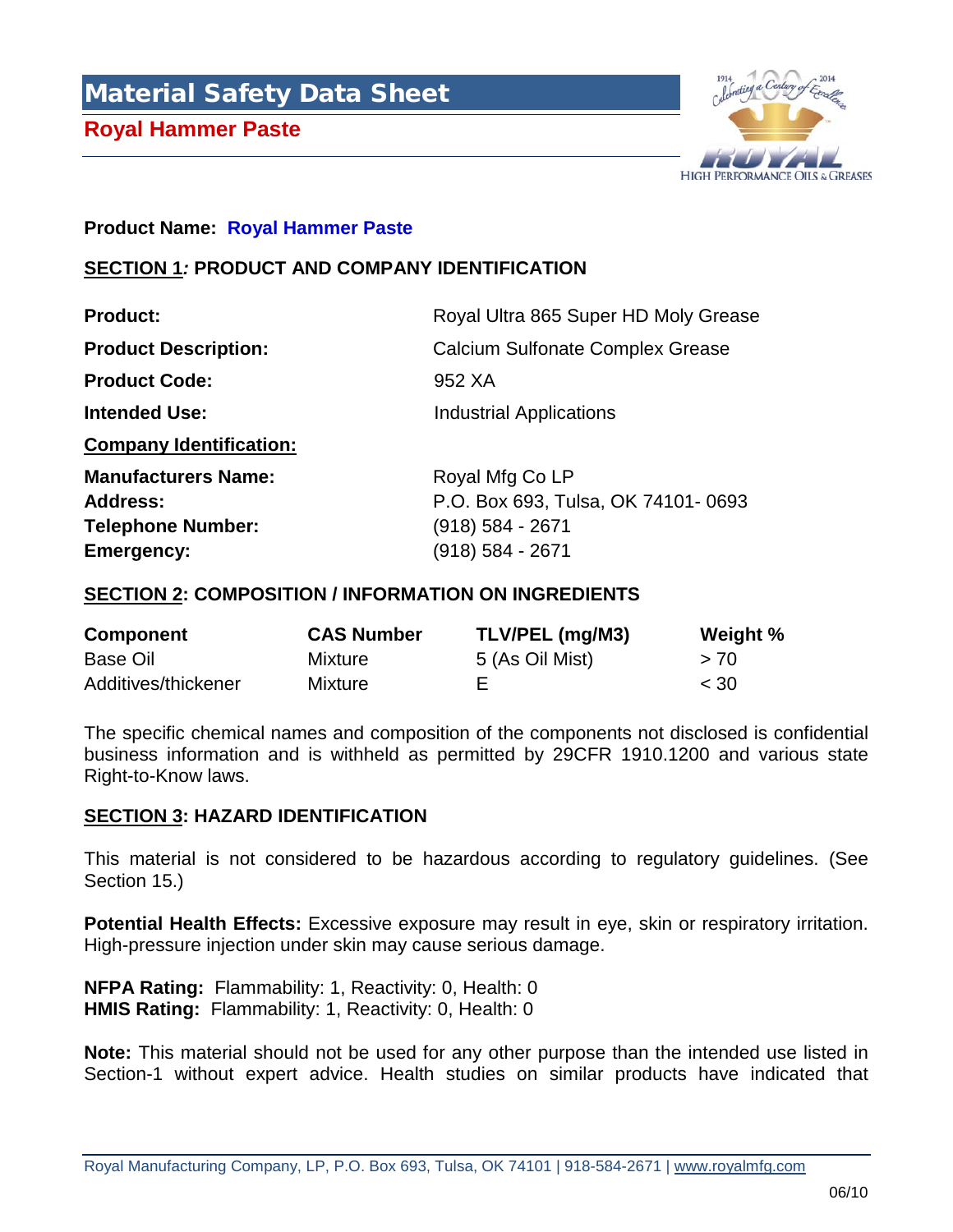

chemical exposure may cause potential human health risks which may vary from person to person.

### **SECTION 4: FIRST AID MEASURES**

**Eye Contact:** Immediately flush with large quantities of cool water for at least 15 minutes. Get medical attention.

**Skin Contact:** Wash off with soap and water.

**Inhalation:** Remove to fresh air. If not breathing, give artificial respiration. Get medical attention.

**Ingestion:** Do NOT induce vomiting. Get medical attention.

### **SECTION 5: FIRE AND EXPLOSION DATA**

#### **Extinguishing Media:**

**Appropriate Extinguishing Media:** Water Spray (fog), dry chemical, foam, halon, or carbon dioxide.

**Inappropriate Extinguishing Media:** Water stream may splash burning liquid and spread fire.

### **Fire Fighting:**

**Fire Fighting Procedures:** Evacuate area. Prevent runoff from fire control or dilution from entering streams, sewers or drinking water supply. Fire fighters should use self-contained breathing apparatus (SCBA) to fight fires. Use water spray to cool fire exposed surfaces and to protect personnel.

**Hazardous Combustion Products:** Aldehydes, incomplete combustion products**,** Smoke, Fume, Sulfur oxides, oxides of carbon.

### **Flammability Properties:**

**Flashpoint (Cleveland Open Cup):** 455 °F (235°C) **Flammable Limits (Approximate volume% in Air): LEL:** NA **UEL:** NA **Autoignition Temperature:** NE

### **SECTION 6: ACCIDENTAL RELEASE MEASURES**

**Notification Procedure:** Contain any spills with absorbents to prevent migrations and entry into sewers or streams. Take up small spills with dry chemical absorbent. Large spills may be taken up with pump or vacuum and finished off with dry chemical absorbent; May require excavation of contaminated soil.

### **Spill Management:**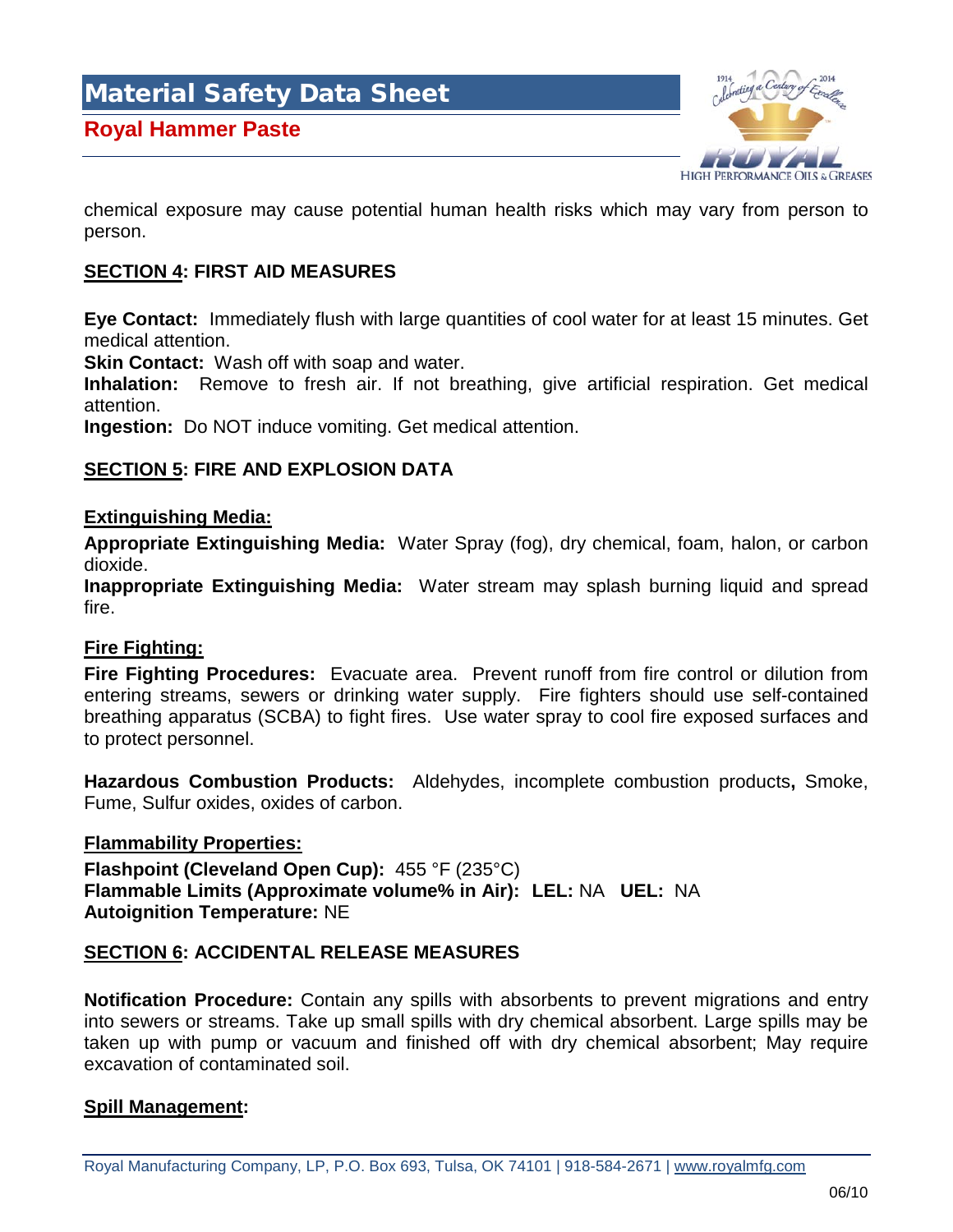# Material Safety Data Sheet **Royal Hammer Paste**  HIGH PERFORMANCE OILS & GREASES

**Land Spill:** Contain any spills with absorbents to prevent migrations and entry into sewers or streams. Take up small spills with dry chemical absorbent. Large spills may be taken up with pump or vacuum and finished off with dry chemical absorbent; May require excavation of contaminated soil.

**Water Spill:** Confine the spill immediately with booms. Stop leak, if you can do so without risking personal safety. Report spills as required to appropriate authorities. Remove from the surface by skimming or with suitable absorbents.

### **Environmental Precautions:**

Large spills should be diked for later recovery or disposal. Spills may be taken up with pump or vacuum and finished off with dry chemical absorbent; May also require excavation of contaminated soil. To the best of Royal Manufacturing Company, LP knowledge, this product is not regulated by CERCLA/RCRA as a hazardous waste or material. However, this product has not been tested for the toxicity characteristic via the Toxicity Characteristic Leaching Procedure. Therefore, it may be disposed of as an industrial waste in a manner acceptable to good waste management practice and in compliance with applicable local, state and federal regulations.

### **SECTION 7: HANDLING AND STORAGE**

**Handling:** Avoid contact with skin. Prevent spills and leaks to avoid slipping hazards.

**Storage:** Keep containers sealed until ready for use. Avoid excessive long-term storage temperatures to prolong shelf life. Maximum storage temperature: 120F - Store in well ventilated areas.

### **SECTION 8: EXPOSURE CONTROLS / PERSONAL PROTECTION INFORMATION**

**Exposure limits/standards for materials that can be formed when handling this product:**  When mists/aerosols can occur, the following are recommended: 5 mg/m3 – ACGIH TLV, 10 mg/m3 – ACGIH STEL, 5 mg/m3 – OSHA PEL

**Engineering Control:** The level of protection and types of control necessary will vary depending upon potential exposure conditions.Under normal conditions, no special control required when used in a well-ventilated area with local exhaust ventilation.

**Personal Protection:** Personal protective equipment selections vary based on potential exposure conditions such as applications, handling practices, concentration and ventilation. Information on the selection of protective equipment for use with this material, as provided below, is based upon intended, normal usage.

**Respiratory Protection:** None required in normal use. Use only NIOSH/MSHA Organic vapor approved equipment if necessary.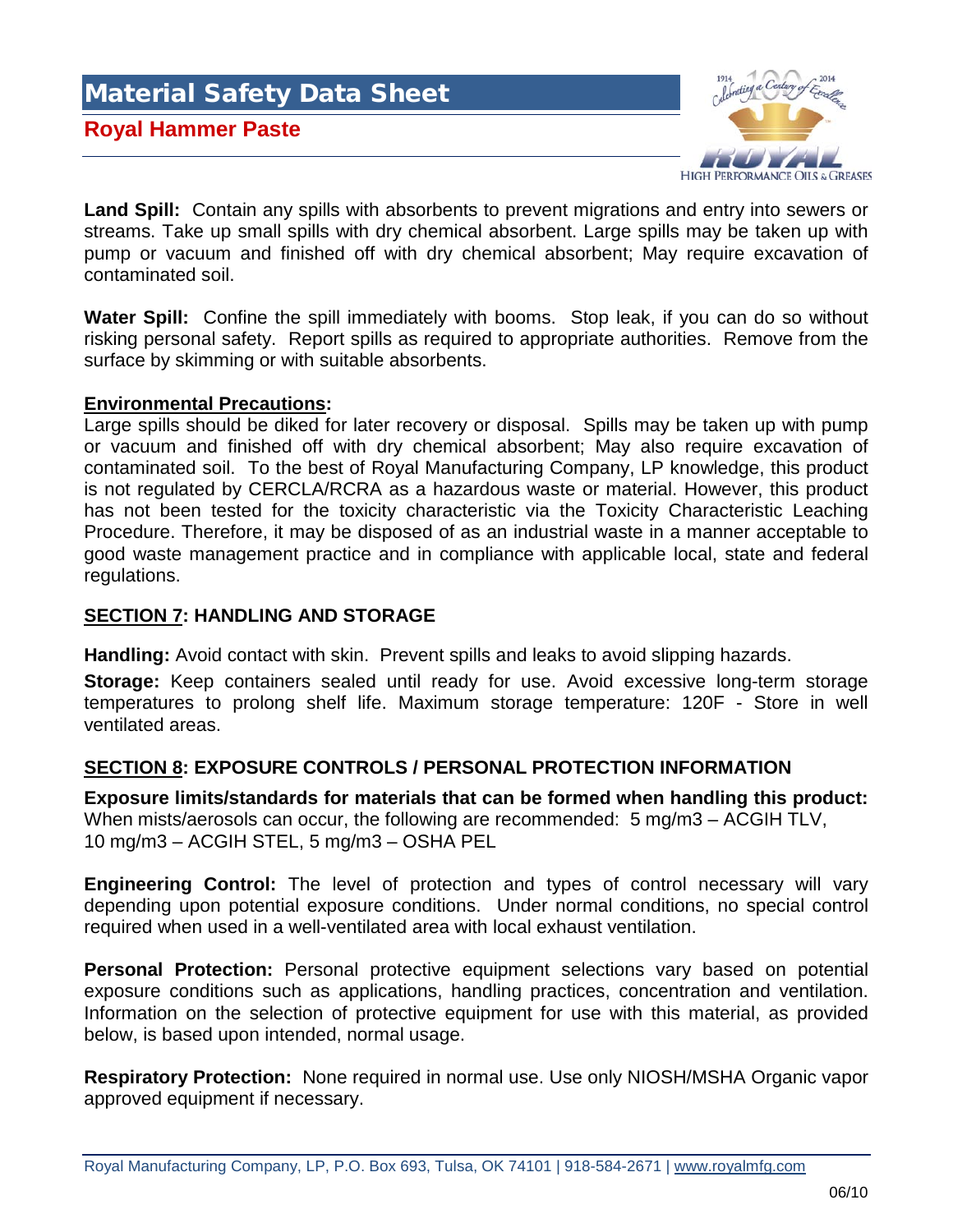### **Royal Hammer Paste**



**Hand Protection:** Chemical resistant gloves are recommended. No protection is required in normal use.

**Eye Protection:** Goggles or safety glasses with side shields are recommended.

**Skin and Body Protection:** Chemical / oil resistant clothing if contact with material is likely. NO skin protection is ordinarily required under normal conditions of use.

**Special Hygiene Measures:** Practice good personal hygiene. Wash hands after use and handling.

**Environmental Control:** See Section 6, 7, 12, 13.

### **SECTION 9: PHYSICAL AND CHEMICAL PROPERTIES**

Typical physical and chemical properties are given below. Consult the Supplier in Section 1 for additional data.

#### **General Information:**

**Physical State:** Semi Solid Grease **Color:** Copper Black **Odor:** Slight petroleum odor **Odor Threshold:** None

### **Important Health, Safety and Environmental Information :**

**Relative Density (at 15 C):** 0.87 **Flashpoint (Cleveland Open Cup):** 455 F (235C) **Flammable Limits (Approximate volume% in Air): LEL:** NE ; UEL**:** NE **Autoignition Temperature:** NE **Boiling Point / Range:** NE **Vapor Density (Air = 1):** < 1 mm **Vapor Pressure, mmHg at 25C:** < 1 mm **Evaporation Rate (n-butyl acetate = 1):** NE **pH**: NE **Log Pow (n-Octanol/Water Partition Coefficient):** NE **Solubility in Water:** Slight **Viscosity :** ND **Oxidizing Properties**: See Section 3, 15, 16.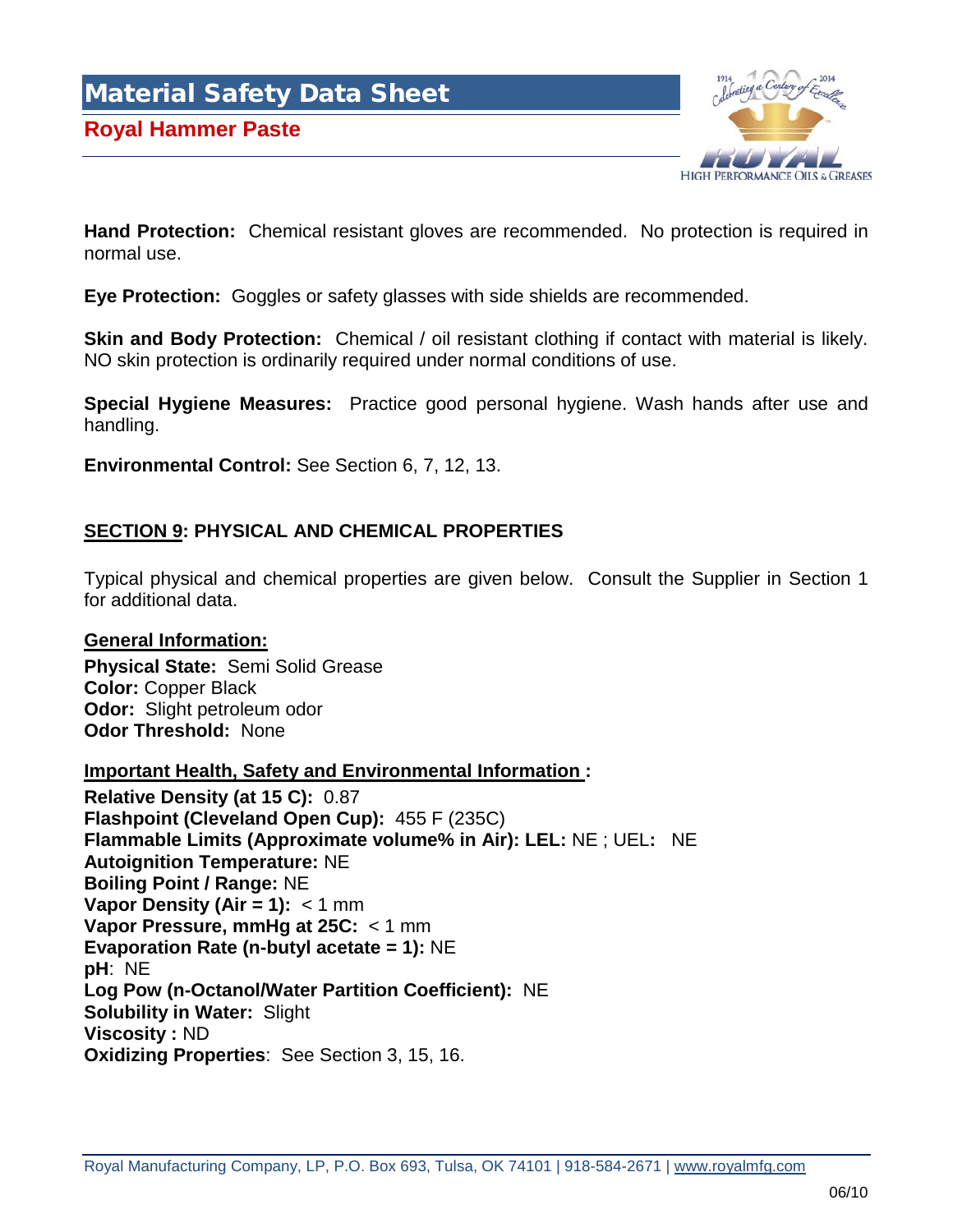### **Royal Hammer Paste**



### **Other Information:**

**Freezing Point:** NE **Melting Point:** NE **Pour Point:** NE **DMSO Extract (mineral oil only), IP-346: < 3 % wt.**  SECTION 10: STABILITY AND REACTIVITY

**Stability:** Stable under normal temperatures and pressures **Conditions to Avoid:** Excessive heat and sources of ignition. **Materials to Avoid:** Strong oxidizing agents, heat, open flame. **Hazardous Decomposition Products:** Does not decompose at ambient temperatures. **Hazardous Polymerization:** Does not occur.

### **SECTION 11: TOXICOLOGICAL INFORMATION**

### **Acute Toxicity:**

**Product or Ingredients**: No data is specifically available for this product and therefore this toxicological information is based on data available for the ingredients.

**Routes of Exposure:** Exposure will most likely occur through skin contact or form inhalation of mechanically or thermally generated oil mists.

**Skin and Eye:** This product is not a primary skin irritant after exposure of short duration.

**Chronic / Other Effects:** Prolonged and repeated contact with skin can cause deflating and drying of the skin resulting in skin irritation and dermatitis. Long term intensive exposure to oil mist may cause benign lung fibrosis.

### **The following ingredients are cited on the lists below:** None

NTP CARC, NTP SUS, IARC 1, IARC 2A, IARC 2B, OSHA CARC

This material is not known to contain any chemical listed as a carcinogen or suspected carcinogen by OSHA Hazard Communication Standard 29CFR 1910.1200, IARC, or the National Toxicology Program (NTP) at a concentration greater than 0.1%.

### **SECTION 12: ECOLOGICAL INFORMATION**

**Ecotoxicity:** Material is not expected to be harmful to aquatic organisms.

**Mobility:** Base oil component – Low solubility and float and is expected to migrate from water to the land; Expected to partition to sediment and wastewater solids.

# **Persistence and Degradability:**

**Biodegradation:** ND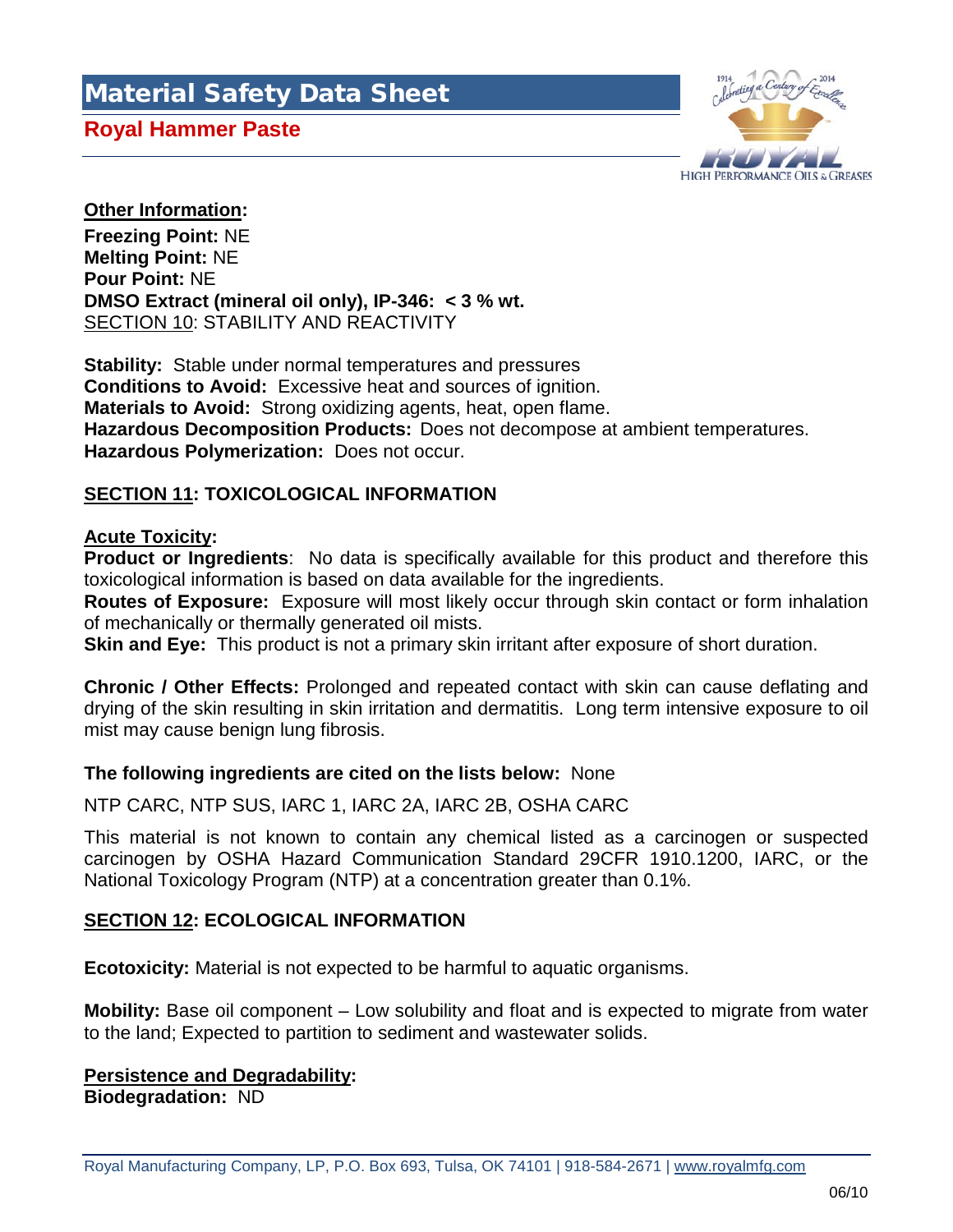Material Safety Data Sheet **Royal Hammer Paste** 



### **SECTION 13: DISPOSAL INFORMATION**

Disposal recommendations based on material as supplied. Therefore, it may be disposed of as an industrial waste in a manner acceptable to good waste management practice and in compliance with applicable local, state and federal regulations.

**Disposal Recommendations:** Product is suitable for burning in an enclosed controlled burner for fuel value or disposal by supervised incineration at very high temperatures to prevent formation of undesirable combustion products.

**Regulatory Disposal Information:** To the best of Royal Manufacturing Company, LP knowledge, this product is not regulated by CERCLA/RCRA as a hazardous waste or material. However, this product has not been tested for the toxicity characteristic via the Toxicity Characteristic Leaching Procedure.

**Empty Container Warning:** Do not attempt to refill or clean containers since residue is difficult to remove. Empty drums should be completely drained, properly bunged and returned to a drum re-conditioner. All containers should be disposed of in an environmentally safe manner and in accordance with governmental regulations.

### **SECTION 14: TRANSPORT INFORMATION**

**LAND-DOT:** Not Regulated for Land Transportation **LAND-TDG:** Not Regulated for Land Transportation **SEA-IMDG:** Not Regulated for Sea Transport **AIR-IATA:** Not Regulated for Air Transport

### **SECTION 15: REGULATORY INFORMATION**

**OSHA Hazard Communication Standard:** When used for its intended purposes, this material is not classified as hazardous in accordance with OSHA 29 CFR 1910.1200.

**WHMIS:** Not a controlled product

**Chemical Inventory Listing:** TSCA

**EPCRA:** This material contains no extremely hazardous substances.

**SARA (311/312) Reportable Hazard Categories:** None

**SARA (313) Toxic Release Inventory:** This material contains no chemicals subject to the supplier notification requirements of the SARA 313 Toxic Release Program

**TSCA:** This material is in compliance with the Toxic Substances Control Act (15USC2601-2629)

### **SECTION 16: OTHER INFORMATION**